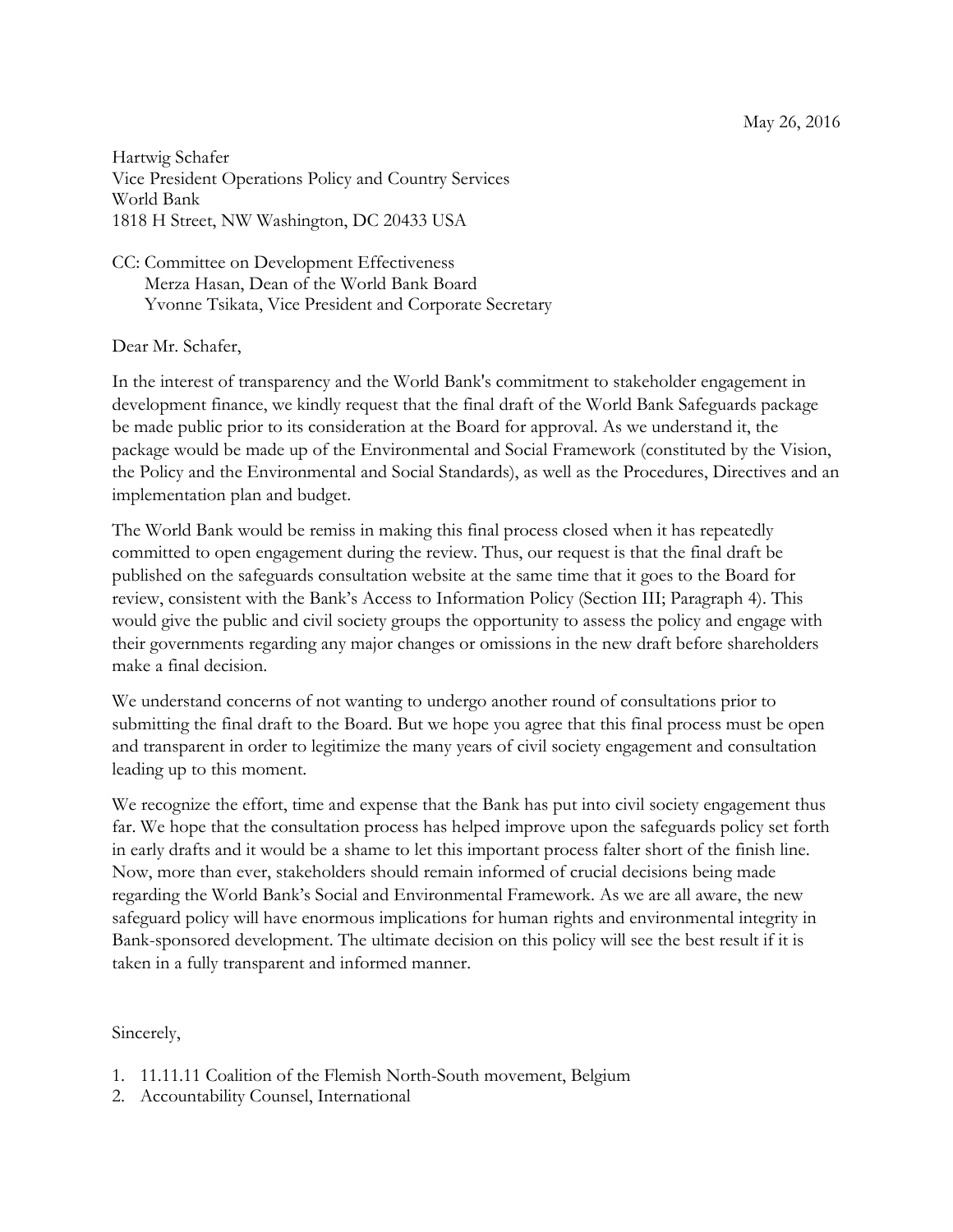- 3. Actions pour les Droits, l'Environnement et la Vie (ADEV), Democratic Republic of Congo
- 4. African Law Foundation (AfriLaw), Nigeria
- 5. African Resources Watch (AFREWATCH), Democratic Republic of Congo
- 6. Al-Haq, Palestine
- 7. Alyansa Tigil Mina (Alliance Against Mining), Philippines
- 8. Amazon Watch, USA
- 9. American Jewish World Service, USA
- 10. ARTICLE 19, United Kingdom
- 11. Asia Indigenous Peoples Pact (AIPP), International
- 12. Asociación Ambiente y Sociedad, Colombia
- 13. Asociación Interamericana para la Defensa del Ambiente (AIDA), Regional
- 14. Bank Information Center, International
- 15. BirdLife International, International
- 16. Bretton Woods Project, United Kingdom
- 17. Buliisa Initiative for Rural Development Organisation (BIRUDO), Uganda
- 18. Business and Human Rights Tanzania (BHRT), Tanzania
- 19. CEE Bankwatch Network, International
- 20. Center for International Environmental Law, International
- 21. Centre for Applied Legal Studies, University of the Witwatersrand, South Africa
- 22. Centro de Investigación, Documentación y Asesoría Poblacional, Peru
- 23. Conectas Human Rights, Brazil
- 24. Derecho, Ambiente y Recursos Naturales (DAR), Peru
- 25. Ecoa, Brazil
- 26. Endorois Welfare Council, Kenya
- 27. Fauna & Flora International, International
- 28. Forest Peoples Programme, United Kingdom
- 29. Foundation For Environmental Rights,Advocacy & Development(FENRAD), Nigeria
- 30. Foundation for the Conservation of the Earth (FOCONE), Nigeria
- 31. Fundación para el Desarrollo de Políticas Sustentables (FUNDEPS), Argentina
- 32. Fundar, Centro de Análisis e Investigación, Mexico
- 33. Gender Action, USA
- 34. Groupe d'Appui aux Exploitants des Ressources Naturelles (GAERN), Democratic Republic of Congo
- 35. Grupo de Financiamiento Climático para América Latina y el Caribe, Latin America
- 36. Human Rights Watch, International
- 37. Inclusive Development International, USA
- 38. Initiative for Social and Economic Rights, Uganda
- 39. Instituto de Derecho Ambiental y Desarrollo Sustentable, Guatemala
- 40. International Accountability Project, International
- 41. International Network on Displacement and Resettlement, International
- 42. International Trade Union Confederation (ITUC), International
- 43. Jamaa Resource Initiatives, Kenya
- 44. Justice Pour Tous, Democratic Republic of Congo
- 45. la Protection des écoregions de miombo au Congo (PREMICONGO), Democratic Republic of Congo
- 46. Le conseil Régional pour Organisations Non Gouvernementales de Développement Kasai oriental RDC, Democratic Republic of Congo
- 47. l'Observatoire de la Société Civile Congolaise pour les Minerais de Paix (OSCMP), Democratic